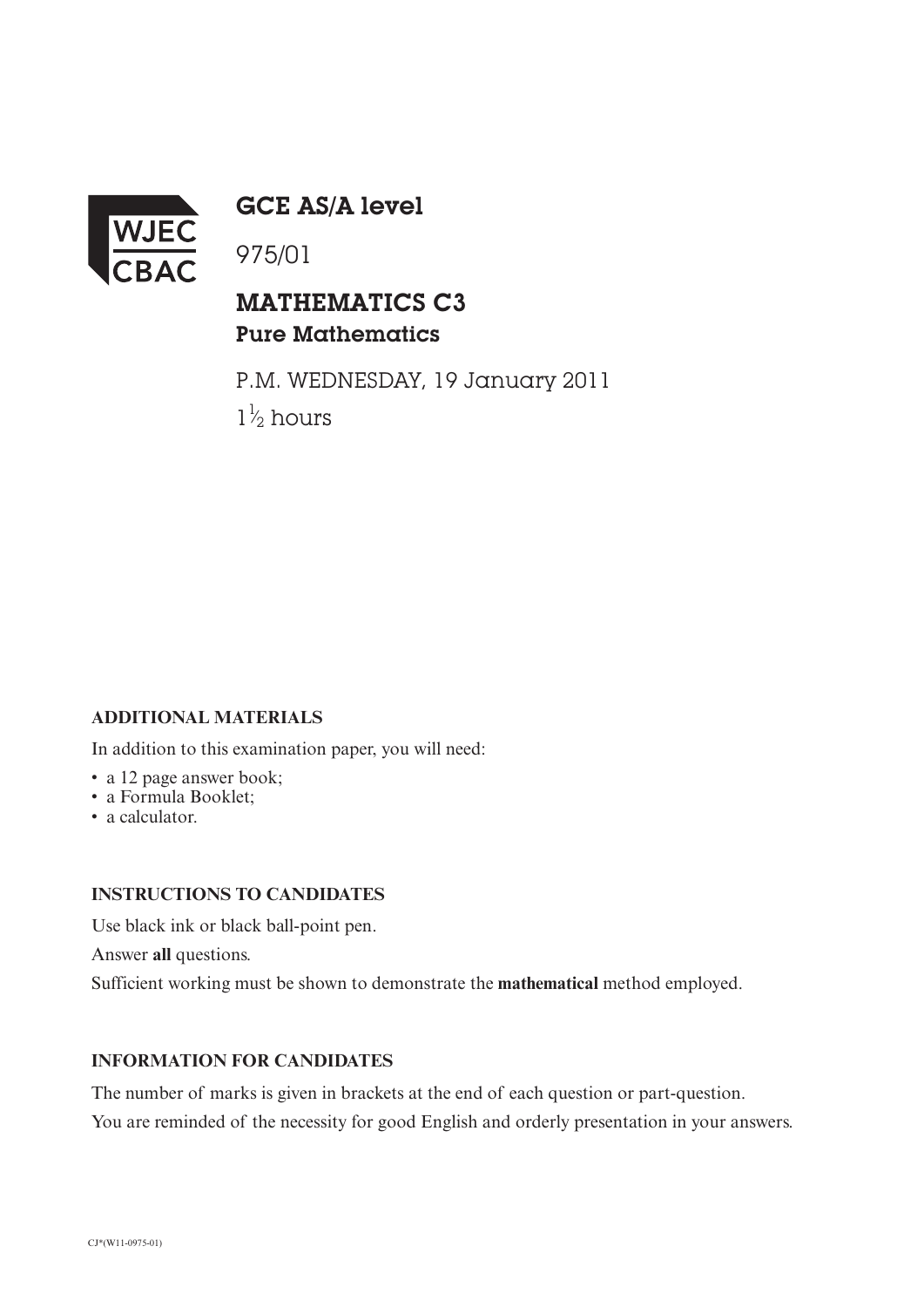**1.** Use Simpson's Rule with five ordinates to find an approximate value for the integral

$$
\int_{4}^{6} \frac{1}{3 - \sqrt{x}} \, \mathrm{d}x
$$

Show your working and give your answer correct to three decimal places. [4]

**2.** *(a)* Show, by counter-example, that the statement

$$
\sec^2 \theta \equiv 1 - \csc^2 \theta
$$

is false.  $[2]$ 

(b) Find all values of  $\theta$  in the range  $0^{\circ} \le \theta \le 360^{\circ}$  satisfying

$$
3\csc^2\theta = 11 - 2\cot\theta.
$$
 [6]

**3.** *(a)* Given that

$$
x^{4} + 3x^{2}y - 2y^{2} = 15,
$$
  
find an expression for  $\frac{dy}{dx}$  in terms of x and y. [4]

\n- (b) Given that 
$$
x = \ln t
$$
,  $y = t^3 - 7t$ ,
\n- (i) find an expression for  $\frac{dy}{dx}$  in terms of  $t$ ,
\n- (ii) find the value of  $\frac{d^2y}{dx^2}$  when  $t = \frac{1}{3}$ .
\n

**4.** You may assume that the equation  $6x^4 + 7x - 3 = 0$  has a root  $\alpha$  between 0 and 1. The recurrence relation

$$
x_{n+1} = \frac{3 - 6x_n^4}{7}
$$

with  $x_0 = 0.4$  can be used to find  $\alpha$ . Find and record the values of  $x_1, x_2, x_3, x_4$ . Write down the value of  $x_4$  correct to four decimal places and show this is the value of  $\alpha$ correct to four decimal places. [5] α

**5.** *(a)* Differentiate each of the following with respect to *x*, simplifying your answer wherever possible.

(i) 
$$
\sqrt{2+5x^3}
$$
 (ii)  $x^2 \sin 3x$  (iii)  $\frac{e^{2x}}{x^4}$  [8]

*(b)* By first writing  $y = \tan^{-1}x$  as  $x = \tan y$ , find  $\frac{dy}{dx}$  in terms of *x*. [4]  $\overline{dx}$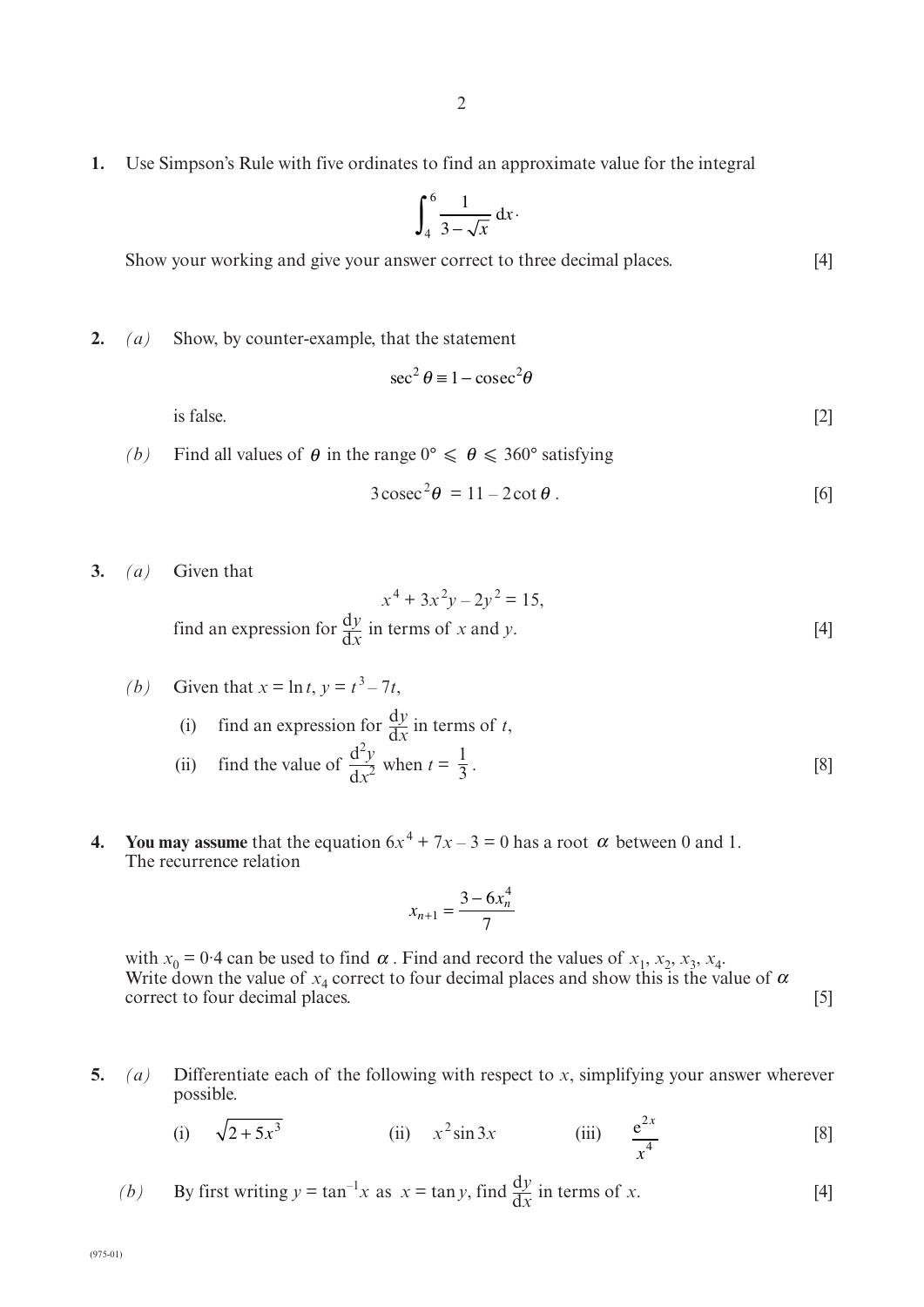**6.** *(a)* Find

(i) 
$$
\int \cos 4x \, dx
$$
, (ii)  $\int 5e^{2-3x} \, dx$ , (iii)  $\int \frac{3}{(6x-7)^5} \, dx$ . [6]

(b) Evaluate 
$$
\int_1^4 \frac{9}{2x+5} dx
$$
, giving your answer correct to three decimal places. [4]

3

**7.** Solve the following.

$$
(a) \quad 5|x| + 1 = 7 - 3|x| \tag{2}
$$

$$
(b) \quad |3x-1| > 5 \tag{3}
$$

**8.** The diagram shows a sketch of the graph of  $y = f(x)$ . The graph passes through the points  $(-2, 0)$  and  $(4, 0)$  and has a maximum point at  $(1, 3)$ .



Sketch the graph of  $y = -3f(x + 2)$ , indicating the coordinates of the stationary point and the coordinates of the points of intersection of the graph with the *x*-axis. [3]

# **TURN OVER**